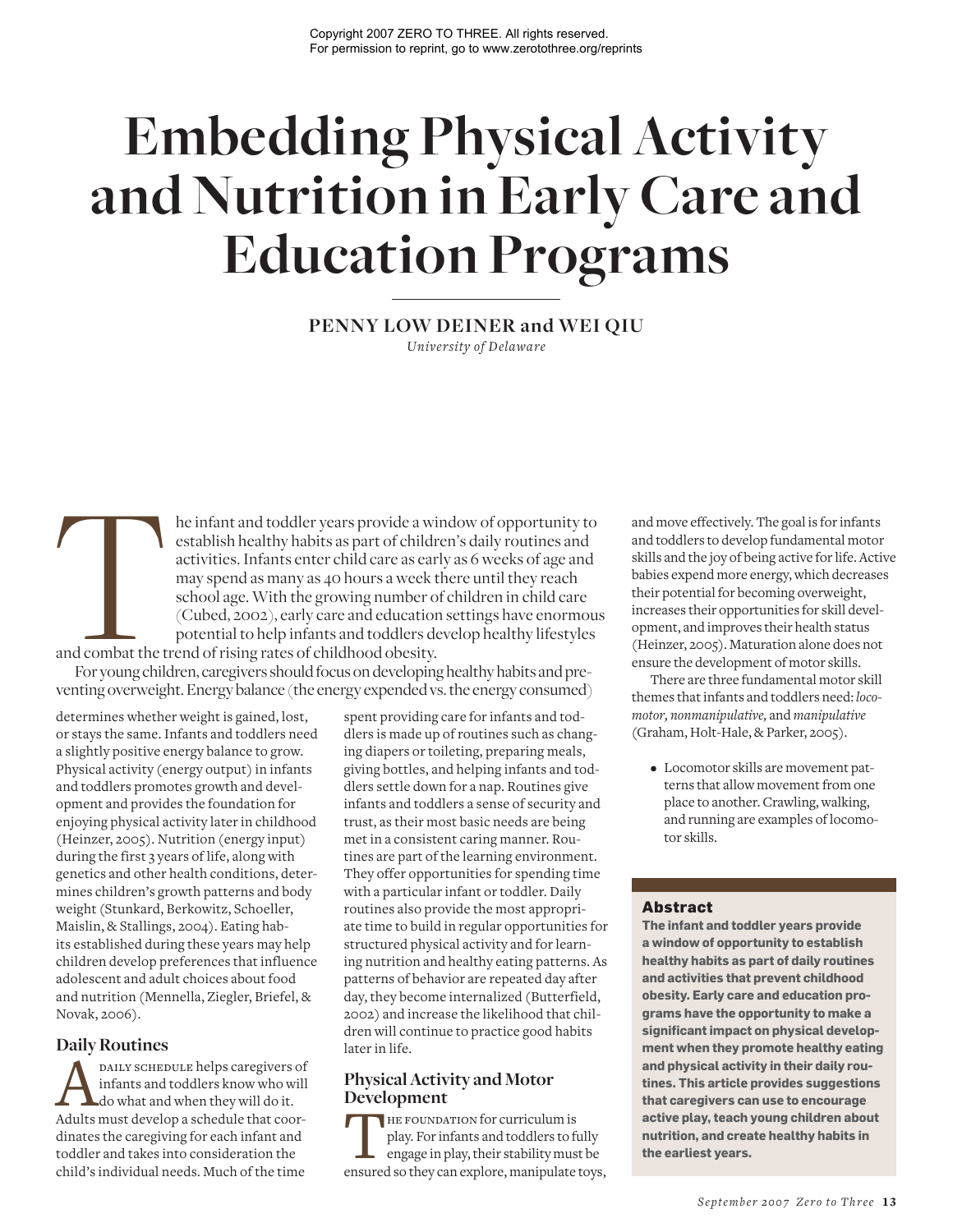#### Copyright 2007 ZERO TO THREE. All rights reserved. For permission to reprint, go to www.zerotothree.org/reprints

- Nonmanipulative skills are movement patterns in which the body operates from a stable base while different body parts move. Balancing, turning, pushing up while prone (on stomach), stretching, and reaching are examples of nonmanipulative skills.
- Manipulative skills are movement patterns that support gross and fine muscle contact with objects. For infants and toddlers, manipulative skills include grasping and releasing, throwing, kicking, catching, and collecting (Graham et al., 2005). Infants and toddlers need developmentally appropriate opportunities to practice these skills on a regular basis.

Just as early childhood educators schedule, plan for, and provide learning support or scaffold literacy, they need to schedule, plan for, and scaffold motor skill development. To refine motor skills, infants and toddlers need the opportunity to practice. They also need instruction and coaching (Pica, 1995). Twoyear-olds who do not bend their knees and crouch down before jumping will not be skillful jumpers. If caregivers provide instruction, modeling, and opportunities to practice, the 2-year-olds become more proficient.

*Infants should interact with parents and caregivers in daily physical activities that promote the exploration of their environment.* 

The National Association for Sport and Physical Education (NASPE) classifies children's physical activity as either structured or unstructured. Structured physical activity for young children is "planned and directed by the parent, caregiver, or teacher and is designed to accommodate the infant, toddler, or preschooler's developmental level" (NASPE, 2002, p. 18). When physical activity is adult directed, children obtain significant amounts of moderate and vigorous physical activity (Ward, Saunders, & Pate, 2007). Adults can also coach children to increase their skill level. Unstructured physical activity is "child-initiated physical activity that occurs as the child explores his or her environment" (NASPE, 2002, p. 18). Both structured and unstructured physical activities are important components of motor skill development.

Most infants and toddlers acquire fundamental movement skills in unstructured physical activity. These early skills provide



Photo: Penny Low Deiner

the foundation on which later skills are built. Children who lack proficient motor skills often choose not to participate in physical activities as they get older and games become competitive (Graham et al., 2005). Instruction and positive reinforcement during this time help to ensure that children develop age-appropriate motor skills before entering school (NASPE, 2002).

There are no official recommendations for the amount of physical activity infants need but the NASPE (2002) guidelines suggest that infants need settings that facilitate physical activity and do not restrict movement for prolonged periods of time. Furthermore, infants should interact with parents and caregivers in daily physical activities that are dedicated to promoting the exploration of their environment. NASPE (2002) recommends that toddlers should accumulate at least 30 minutes daily of structured physical activity and at least 60 minutes to several hours per day of unstructured physical activity and that they should have safe indoor and outdoor space to practice skills. They should develop movement skills such as running, jumping, and climbing, which are building blocks for more complex movement tasks. Caregivers should be aware of the importance of physical activity and provide structured and unstructured physical activities scheduled daily and embedded in routines.

Because the developmental changes during the first 3 years of life are so major, the following techniques for embedding motor skills in child care settings are divided into three age groups: young infants (birth to 9 months), mobile infants (8 to 18 months), and toddlers (16 to 36 months). The overlapping ages reflect individual differences in development (Lally et al., 1997).

## *Young Infants: Birth to 9 Months*

Infants differ in the rate at which they acquire motor skills on the basis of genetics and the

ability to practice. However, the pattern and progression of development is typically the same.

Diaper-changing routines offer opportunities to incorporate physical activity. For example, after changing the diaper and washing hands, caregivers can take the opportunity to massage the young infant's hands and arms or feet and legs (checking first with parents to ensure this appropriate for each infant). Caregivers can begin "baby yoga," or gentle stretching to encourage range of motion, by gently taking the infant's arm and moving it past her midline to the other side. The same thing can be done with her legs. These cross-lateral (moving across the center of the body) movements also help encourage using both sides of the body and will be important for later skills such as crawling and walking. Talking or singing to an infant during interactions also provides language stimulation and promotes a warm and responsive relationship. Holding a small toy that squeaks where the infant can kick at it while encouraging her to "kick, kick, kick" and squeak the toy helps her discover the joy of having an effect on her world.

After completion of the diapering process, this may be a good time to introduce some "tummy time" so she can practice developing her muscles in that position. Infants who do not have enough tummy time may have delayed motor development and fail to participate in age-appropriate physical activity (Majnemer & Barr, 2005). By 2 months of age, infants should accumulate at least 30 minutes of tummy time daily during his or her waking hours. Caregivers can facilitate play in this position by providing interesting things for infants to look at and touch while on their tummy.

To support nonmanipulative skills during tummy time (e.g., pushing up on extended arms or pivoting on the stomach), place a desired object slightly out of reach so that the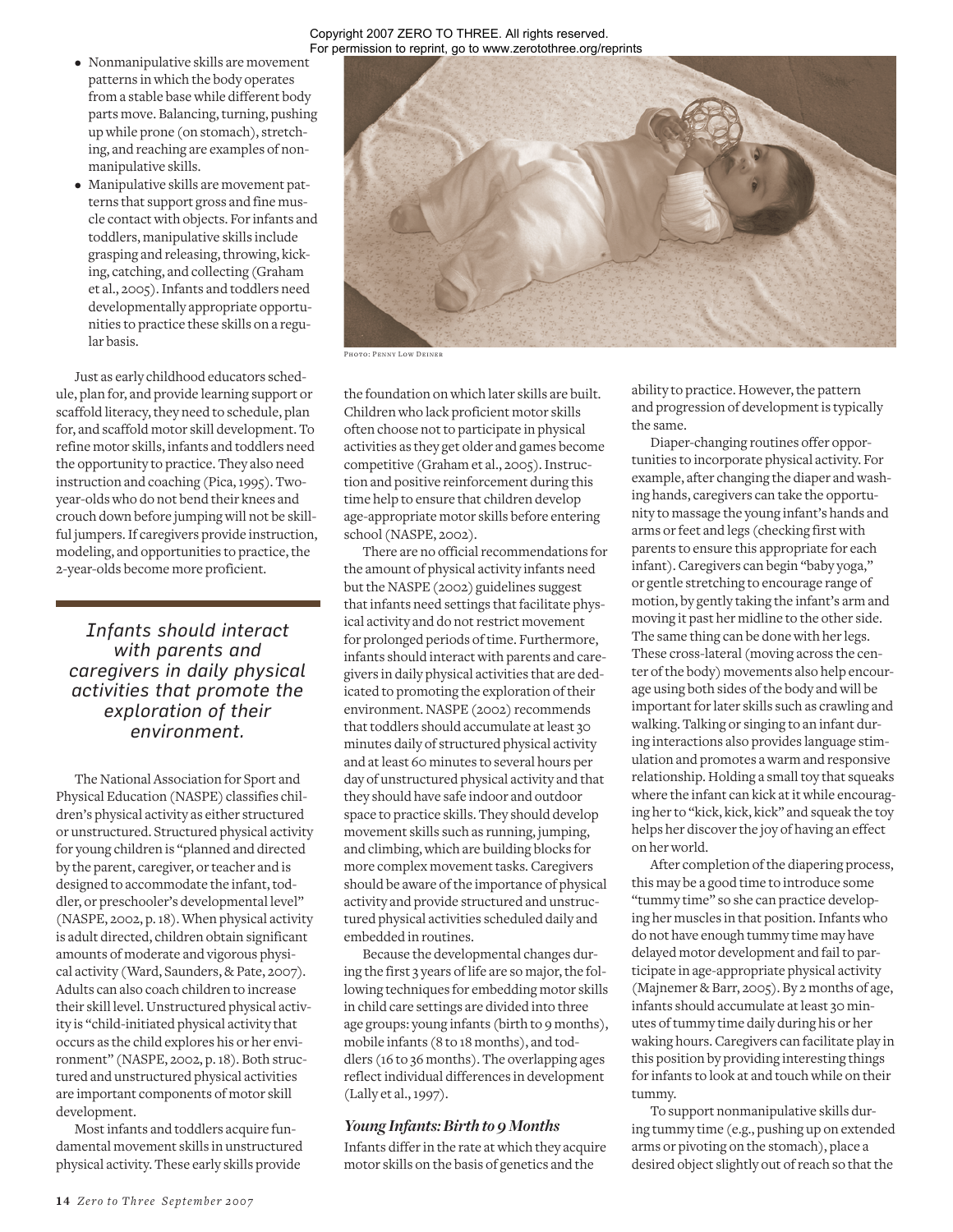infant has to stretch to reach it. Placing the object to one side encourages the infant to transfer weight to one hand or arm to reach with the other. Using scrunches, bright socks, or commercially purchased wrist and ankle bands can increase arm and leg activity. When an infant can sit up, place toys where they have to stretch, bend, and balance to reach to further encourage trunk control and coordination.

Caregivers can encourage manipulative skills by giving young infants a variety of objects that have different shapes, sizes, weights, and textures. Include some objects that make interesting noises. Older infants may be able to grasp large, soft toys with two hands. Asking infants to give back what they have grasped helps them learn to release. Give infants toys that are safe to drop and throw, and encourage them to do so.

The goal of embedding physical activity into young infants' routines is to give them the opportunity to build foundational motor skills, which are precursors to the more complex skills they will develop later. It also ensures that the adults in the infants' environment see opportunities for motor development as an essential part of the curriculum for infants.

#### *Mobile Infants: 8 to 18 Months*

From about 8 to 18 months is the exploratory stage: The focus is on movement (Lally & Mangione, 2006). Mobile infants are programmed to be active explorers who are captivated by what they see. Motor skills emerge and are refined with practice. Infants' motor skills need to be used and progressively challenged. They need practice in movements that challenge all areas of the body to develop age-appropriate motor skills. Think of planning for motor development as variations on a theme. The theme of movement is constant, but adults vary the experience by providing different toys and equipment to challenge the mobile infant, thus broadening his base of fundamental motor skills. Taking materials outside expands learning by providing different surface areas and the opportunity to move faster for longer periods. Enter into the infant's experience, and either increase the level of physical activity or increase the duration of the experience.

Support emerging motor skills in unstructured play by providing crawlers with moving toys that can be pushed and toys that move so they can creep or crawl after them. Support emerging walkers with pull toys and toys that give them some support as they walk, such as heavy baby carriages. Provide balls to push, kick, and retrieve. Put a wide tape line on the floor and encourage toddlers to walk it. Cue them to hold their arms out for balance. Adult participation makes structured physical

#### Copyright 2007 ZERO TO THREE. All rights reserved. For permission to reprint, go to www.zerotothree.org/reprints

activity even more enjoyable and more likely to engage the children. For example, caregivers can have a "dance party" and provide suggestions for movement ("Can you move your arms like this?") while twirling around the room. Mobile infants can increase body and spatial awareness when they sway from side to side and front to back, and twist and turn to the music. Easy games of mirroring and "follow the leader" can encourage toddlers to stretch high, reach low, and jump up. Capitalize on toddler's love of imitation and their pleasure in your attention and active participation.

Manipulative skills develop as older infants and toddlers have experiences with finger foods, large crayons, large wooden beads, and "dump-and-fill" activities. Motor planning skills develop by precisely picking up and releasing objects; as part of rolling, kicking, and throwing large balls; and when building with cardboard blocks. Children at this age still explore objects by mouthing, so manipulative objects and toys should be large enough to prevent a choking hazard. However, small pieces of food, such as bits of cereal, provide safe opportunities to support fine motor skill development of the hands and fingers during mealtimes.

*The goal of embedding physical activity into young infants' routines is to give them the opportunity to build foundational motor skills . . .*

#### *Toddlers: 16 to 36 Months*

If children become proficient at a particular skill such as riding a tricycle, they are more likely to engage in the activity. Thus, caregivers should ensure that toddlers are exposed to a wide variety of experiences that provide opportunities to develop motor skills. If young children do not develop these skills, they may avoid activities that require them as they get older (Graham et al., 2005). If toddlers are to acquire 30 minutes of structured moderate to vigorous physical activity, the daily schedule should reflect this commitment. There are a variety of ways to do this. For example, full-day programs can schedule 10 to 20 minutes of creative movement each day and also schedule four to seven times for planned energetic play of approximately 3 minutes each. Music and adult participation maintain the energy level.

Maturation plays a role in whether toddlers are capable of performing an activity, but they also need practice and coaching to attain effective motor skills (Pica, 1995).



Photo: Janet Brown McCracken

Safe physical challenges give the satisfaction and love of movement. Toddlers also learn cognitive concepts about *how* they are moving (fast, slow; high, low; forward, backward; stopping, going) and *where* they are moving (over, under; up, down; in front of, behind). They can carry large toys as they walk, walk a wide line, walk on tiptoes, and run. Toddlers need a developmentally appropriate environment to practice these skills and adult scheduling and facilitation to become more skillful.

Toddlers also need to practice nonmanipulative or stability skills. Muscle and joint stability is a prerequisite for control of fine motor skills. It is difficult for toddlers to perform fine motor tasks, such as buttoning or using crayons or markers, without the necessary trunk stability. Toddlers need many experiences with turning, twisting, bending, and stretching to develop these skills. Games such as "follow the leader" can encourage toddlers to stretch as high as they can and wave like a tree in the breeze, bend their knees so their hands touch the ground (crouch), then spring like a tiger. Other simple routines that use these skills include twisting to music, rolling like a log (keep legs together, arms overhead or close to chest), or doing yoga designed for young children, which encourages toddlers to stretch and balance on different body parts.

Toddlers are developing new manipulative skills. To practice manipulative skills, toddlers need to play with balls and other materials that differ in size, weight, shape, texture, and other relevant qualities. This allows them to extract the underlying principles of effort: how the body moves and the effect of that movement (Graham et al., 2005).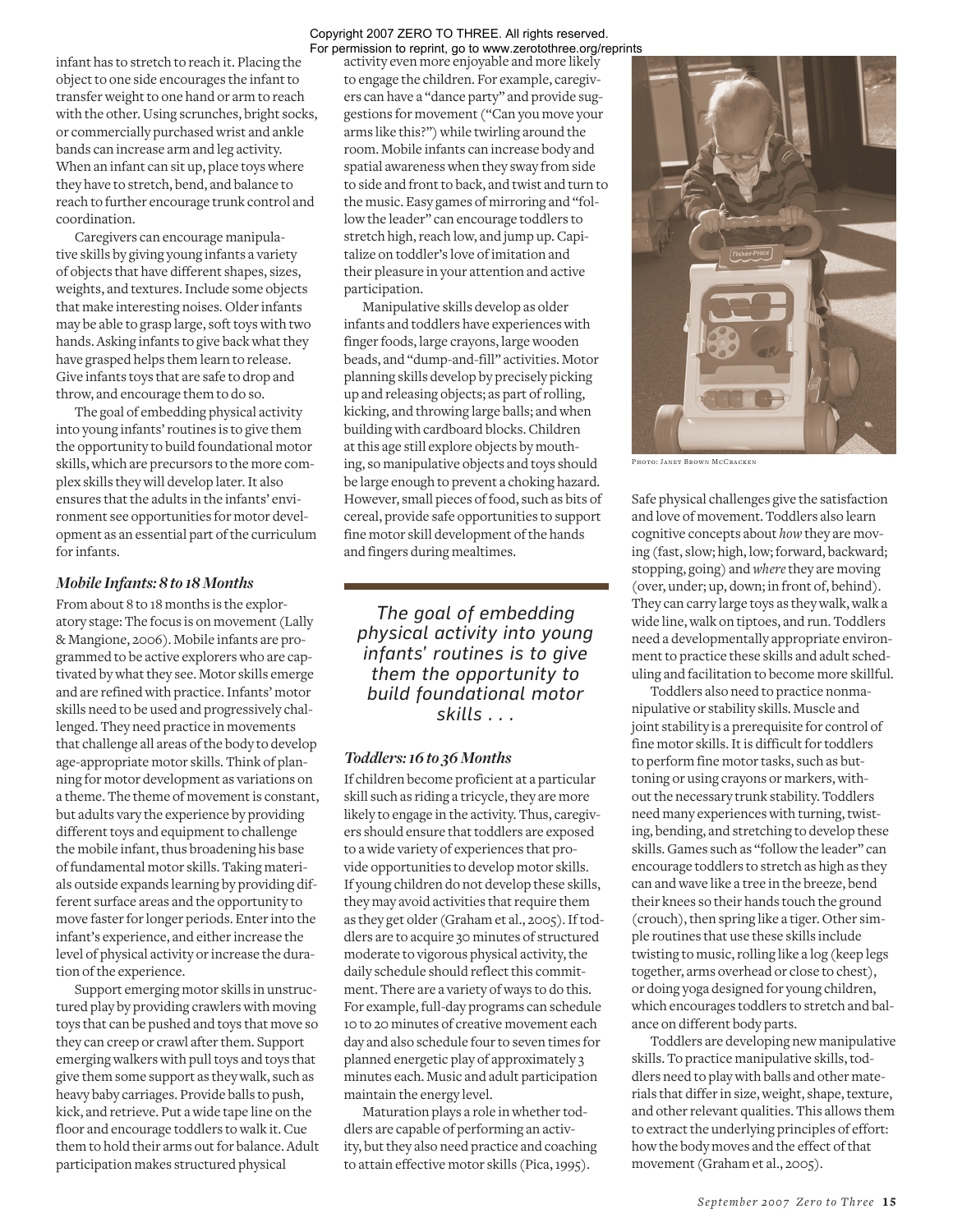#### Copyright 2007 ZERO TO THREE. All rights reserved. For permission to reprint, go to www.zerotothree.org/reprints



# **Healthy Eating Habits**

THE INFANT and toddler years provide<br>the opportunity to target nutritional<br>messages and develop healthy eating<br>habits (Mennella et al., 2006). Infants under the opportunity to target nutritional messages and develop healthy eating 1 year old get most of their needed nutrients from breast milk or formula, although solid food provides important supplements in the latter part of the first year (Gavin, Dowshen, & Izenberg, 2004) From about 12 to 21 months, infants and toddlers try to put everything in their mouths, making it a great time to learn to accept and enjoy healthy foods. By 24 months, toddlers can recognize, eat, and enjoy 100 to 200 healthy foods (Roberts & Heyman, 2000).

To help children establish healthy eating habits, adults should choose meals and snacks wisely. A healthy diet for children under 3 years of age includes fruits; vegetables; whole grain foods and bread; fluid milk products; and meat and meat alternatives, including some unsaturated fat (U.S. Department of Health and Human Services & U.S. Department of Agriculture, 2005)These foods give children the nutrients necessary for growth and brain development, as well as healthy weight maintenance. In the real world, children as young as age 2 are more likely to choose foods they have seen advertised on television (Henry J. Kaiser Family Foundation, 2004). The most common food advertisements during children's shows are for presweetened breakfast cereals and highsugar foods (Byrd-Bredbenner, 2002). The 2002 Feeding Infants and Toddlers Study (Fox, Pac, Devaney, & Jankowski, 2004) found that 18% to 33% of infants and toddlers consumed no discrete servings of fruits or vegetables on a given day. French fries were the most common vegetables

consumed by toddlers. According to the study, some type of dessert, sweet, or sweetened beverage was consumed by almost half of 7- to 8-month-olds, and this percentage increased with age.

Most nutrition interventions for infants and toddlers target caregivers and changing feeding practices and children's diet (e.g., Horodynski, Hoerr, & Coleman, 2004). When educators embed nutrition information and healthy eating practices into daily play and eating experiences, infants and toddlers can increase their nutritional knowledge and improve self-regulation skills. Early care and education programs can help mobile infants and toddlers identify and eat healthy food when caregivers provide healthy choices of foods and beverages and allow toddlers to choose how much and what to eat. Caregivers can also talk to toddlers about the food they are eating during the daily routines of snacks and meals, as well as during play. A program of parent education can encourage parents to promote healthy eating at home.

Between-meal snacks provide about 25% of toddlers' daily energy intake (Skinner, Ziegler, Pac, & Devaney, 2004). Combinations of foods high in nutrients and low in calories, such as fruits, whole wheat crackers, nonfat or low-fat cheese cubes, or yogurt are good choices for snack time. Milk and water are good beverage choices. Caregivers should provide fruit juice in moderation because of the high sugar content. Older infants and toddlers enjoy fun snacks such as dipping small pieces of fruit into low-fat yogurt or spreading low-fat cream cheese or hummus on a plain rice cake or whole-wheat cracker and then making faces with small cut up pieces of fruit (be sure to cut grapes in half to avoid choking). Snacks and meals

should have balance, variety, contrast, color, and eye appeal. They are also an opportunity to introduce new foods The variety of fruits that infants and toddlers eat predicts acceptance of fruit variety when they reach school age (Skinner, Carruth, Bounds, Ziegler, & Reidy, 2002).

Eating is also about relationships. Familystyle meals teach toddlers how to serve themselves as they sit at tables with their caregivers and peers. They learn to pour a small amount of liquid in their cup and take the designated amount of food for their meal or snack. They learn about portion size and rules for "seconds," as well as table manners. Snack-time talk helps toddlers learn about fruits, vegetables, and grains and helps them enjoy the snacks they eat and how to talk with each other.

Caregivers can also use play to teach healthy habits. For example, using music and songs while washing plastic fruits and vegetables in a water table or basin helps toddlers learn about washing fruits and vegetables before eating them:

*This is the way we wash our fruit, Wash our fruit, wash our f ruit, This is the way we wash our fruit before we're going to eat it.*

As they gain experience, the children can help wash the fruits and vegetables for meals. Children's literature provides another opportunity to talk about foods. Choose books with colorful pictures of food or themes that address eating and food (e.g., *The Very Hungry Caterpillar* or *Bread and Jam for Frances*).

*[Embedding] nutrition information and healthy eating practices into daily play and eating experiences can increase their nutritional knowledge and improve selfregulation skills.*

Toddlers are ready to learn to classify foods. Rather then teach children that certain foods are "bad," explain how frequently different types of foods should be eaten. The U.S. Department of Health and Human Services and the National Institutes of Health (2005) classifies foods as *GO* foods (eat almost anytime), *SLOW* foods (eat sometimes, at most several times a week), and *WHOA* foods (eat only once in a while or for special treats).

Caregivers can teach this concept by taking photographs of the foods that the tod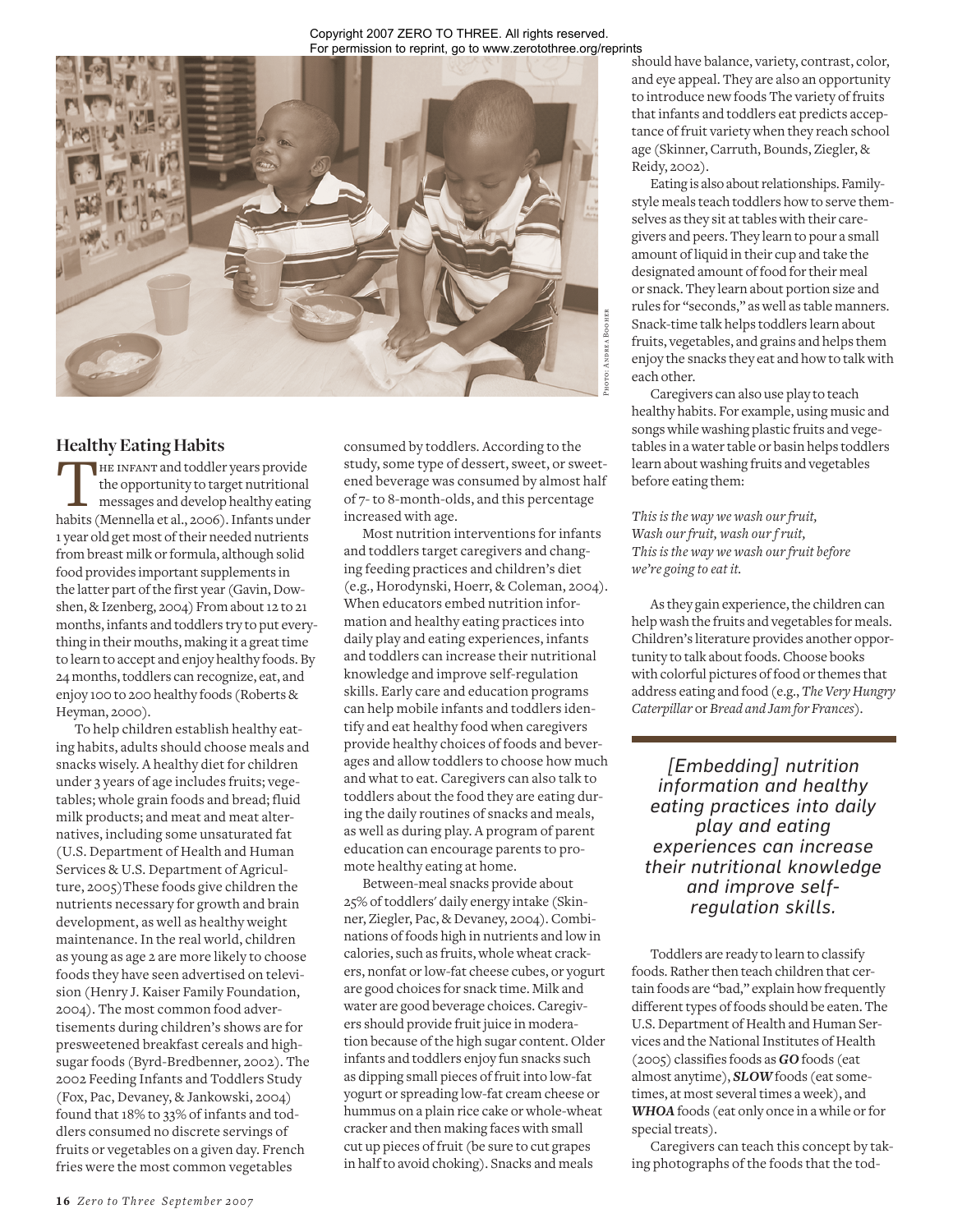dler eats or cut pictures of them out of food circulars. Then, make a green sign for GO foods, a yellow sign for SLOW foods, and a red sign for WHOA foods. Help children and their parents identify and then classify the foods they eat by placing the pictures into the different categories. Use this list to classify meals and snacks served at the early care and education setting as well. Children can also sort these photographs by types and colors of food, and older toddlers can count the fruits and vegetables or make patterns with them.

#### **Conclusion**

**EXECUTE ARLY CARE AND EDUCATION Settings**<br>provide an opportunity to practice<br>and nutrition, but there are challenges. So provide an opportunity to practice and teach healthy patterns of exercise and nutrition, but there are challenges. Some cultural beliefs support and prefer chubby babies. Some people do not believe that prevention programs should start with infants and toddlers. There is also concern that caregivers might begin to water down formula for infants who are thought to be overweight.

#### Copyright 2007 ZERO TO THREE. All rights reserved. For permission to reprint, go to www.zerotothree.org/reprints

Other challenges revolve around the adults in the child's environment. Two thirds of adults are overweight, and half of those who are overweight are obese (Flegal, Carroll, Ogden, & Johnson, 2002; Centers for Disease Control and Prevention, 2007) Although they may believe in the prevention of early childhood obesity, they may find it difficult to get down on the floor (and back up) to play with babies on their tummies. They may find it challenging to model vigorous physical activity (e.g., dancing or running for several minutes) for children because this is taxing for them. Supporting healthy eating for infants and toddlers may encourage caregivers and parents to reflect on their own diet and that of their family and the long-term changes they may need to make in their own lifestyle. These are very personal and difficult issues that require resources and ongoing support.

Program directors should be aware of these challenges and think about creative ways of supporting staff and parents as they support infants and toddlers in moving more and eating healthier foods. Rather than thinking only about how to support healthy habits for infants and toddlers, we may also need to consider how the health and well-being of those who care for very young children also affects children's care and development.  $\clubsuit$ 

**Penny Low Deiner,** *PHD, is professor of individual and family studies at the University of Delaware. She is currently completing the second edition of her text* Infants and Toddlers: Development and Program Planning *and the 5th edition of* Resources for Educating Children with Diverse Abilities: Birth through Eight. *She is the primary author of a curriculum to support nutrition and physical activity in early care and education settings. The curriculum was developed jointly by Nemours Health and Prevention Services and the University of Delaware.*

**Wei Qiu,** *MS, MA, is a doctoral candidate in the department of individual and family studies at the University of Delaware. Her dissertation is on physical activity intervention in early childhood classrooms.* 

### *Learn More*

#### **We Can! Initiative of the National Institutes of Health**

*www.nhlbi.nih.gov/health/public/heart/obesity/wecan/ whats-we-can/resources\_parents.htm*

The National Heart, Lung, and Blood Institute (NHLBI) Obesity Education Initiative focuses on the prevention of overweight and obesity in both children and adults through community action, strategic partnership development, and national outreach. The National Institutes of Health has developed materials for families and communities, including a curriculum that teaches parents and caregivers about the do's and don'ts of "Energy Balance"; a community toolkit for program planners with steps for offering We Can! in their communities; and a program Web site that offers the program materials to the public.

#### **I'm Not A Baby Anymore: Tips for Feeding TODDLERS**

*2004. 11 min (\$69.95 VHS and DVD). Produced by Lemon-Aid Films, 85 Rangeway Road, Building One, North Billerica, MA 01862. Tel.: 978- 667-3335. Web site: www.lemonaidfilms.com.* 

This video is designed to educate parents about the importance of feeding toddlers a healthy and varied diet. Viewers will learn which foods, and how much, make up a well-balanced toddler diet. They will also learn about mealtime do's and don'ts, the best way to introduce new foods, and which beverage choices are the healthiest for toddlers. Interviews with three moms from diverse cultural backgrounds are woven throughout the video. English, Spanish, and Vietnamese versions available

#### **Beverage Basics: For Healthy Families**

*2006. 8 min (\$69.95 VHS and DVD). Produced by Lemon-Aid Films, 85 Rangeway Road, Building One, North Billerica, MA 01862. Tel.: 978- 667-3335. Web site: www.lemonaidfilms.com.* 

From toddlers to teens, many of today's children now consume too many sugary soft drinks, juice drinks, and sports drinks and not enough water, lowfat milk, and other calcium-rich beverages. Drinking too many high-calorie beverages may be a contributing factor in the rising rates of obesity and overweight among children and adults. This video offers some practical tips for weaning babies from the bottle, outlines the latest portion

size guidelines for juice and milk, and illustrates the amount of sugar in common beverages.

**The Weight of Obesity . . . A Balanced Reality** *2005. 57 min (\$229 VHS; \$249 DVD). Produced by Mickey Freeman. Available from Fanlight Productions, 4196 Washington Street, Boston, MA 02131. Tel.: 800-937-4113. Fax: 617-464-4999. Web site: www.fanlight.com.* 

This documentary takes an accessible, nonclinical approach that communicates the serious consequences of obesity while offering strategies for change. It explores several aspects of the crisis. (a) **The Family Meal**: Pressured by fast-paced jobs and the need for two wage earners to raise a family, parents spend less and less time with their children. One of the first casualties of our economy's pressures on families is the nurturing connection provided by the traditional family meal. (b) **Self-Esteem**: The effect of negative messages in the media, in social situations, and from family. (c) **Nutrition and Exercise**: Providing good information about eating habits and finding pleasurable physical activities.

(d) **Television:** The benefits of turning off the television.